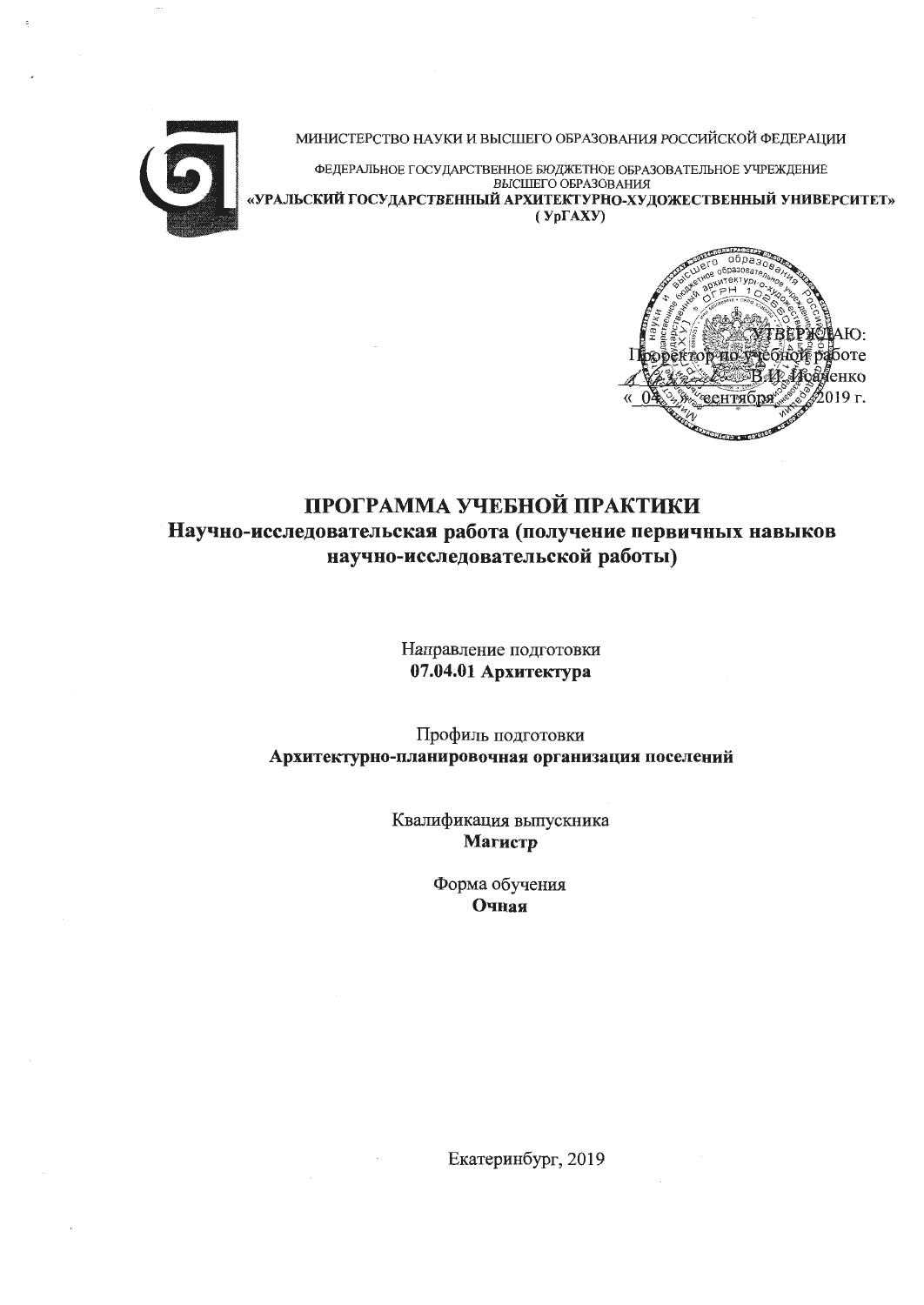## 1. Вид, тип практики, способ и форма ее проведения

| Вид практики               | учебная                                            |  |  |
|----------------------------|----------------------------------------------------|--|--|
| Тип практики               | научно-исследовательская работа (получение         |  |  |
|                            | первичных навыков научно-исследовательской работы) |  |  |
| Способ проведения практики | стационарная                                       |  |  |
| Форма проведения практики  | непрерывно                                         |  |  |

# 2. Место практики в структуре образовательной программы

Практика входит в обязательную часть образовательной программы, блок Б2 «Практика».

Практика базируется на знаниях и умениях, получаемых параллельно при освоении семестра: «Современные концепции дисциплин  $\mathbf{1}$ теории архитектуры градостроительства", «Современные информационно-компьютерные технологии», «Стилистика научного текста», «Методика, методология и презентация научного исследования», «Архитектурно-планировочное проектирование», «Современная теория и градостроительства», «Правовое регулирование архитектурной практика  $\mathbf H$ градостроительной деятельности».

Знания и навыки, полученные при прохождении учебной практики, применяются при освоении дисциплин: «Архитектурно-планировочное проектирование» (2, 3 семестры), «Методика, методология и презентация научного исследования» (2, 3 семестры), в процессе прохождения производственных практик: технологической (проектно-технологической) и преддипломной.

Логическая и содержательно-методическая взаимосвязи данной практики с блоком Б1 заключаются в графическом моделировании и описании теоретических концепций, анализа и проектных решений архитектурно-градостроительного объекта как системы. Это позволяет координировать освоение дисциплин «Методика, методология и презентация научного исследования» и «Архитектурно-планировочное проектирование», создать "переходное звено" от теории к практике.

# 3. Место и время проведения практики

База практики - кафедра градостроительства УрГАХУ.

В соответствии с графиком учебного процесса практика проводится в течение 1 семестра параллельно с теоретическим обучением.

Выбор места проведения практики для лиц с ограниченными возможностями здоровья и инвалидов производится с учетом требований доступности места проведения практики для данной категории обучающихся и рекомендации медико-социальной экспертизы, а также индивидуальной программы реабилитации инвалида, выданной учреждением медико-социальной экспертизы, федеральным государственным относительно рекомендованных условий и видов труда.

# 4. Перечень планируемых результатов обучения при прохождении практики, соотнесенных с планируемыми результатами освоения образовательной программы 4.1. Перечень компетенций, формирующихся у обучающихся в процессе прохождения практики

| Код         | Наименование компетенции                                            |  |  |
|-------------|---------------------------------------------------------------------|--|--|
| компетенции |                                                                     |  |  |
| $YK-1$      | Способен осуществлять критический анализ проблемных ситуаций на     |  |  |
|             | основе системного подхода, вырабатывать стратегию действий          |  |  |
| $OIIK-3$    | Способен осуществлять все этапы комплексного анализа и обобщать его |  |  |
|             | результаты с использованием методов научных исследований            |  |  |

4.2. Планируемые результаты обучения при прохождении практики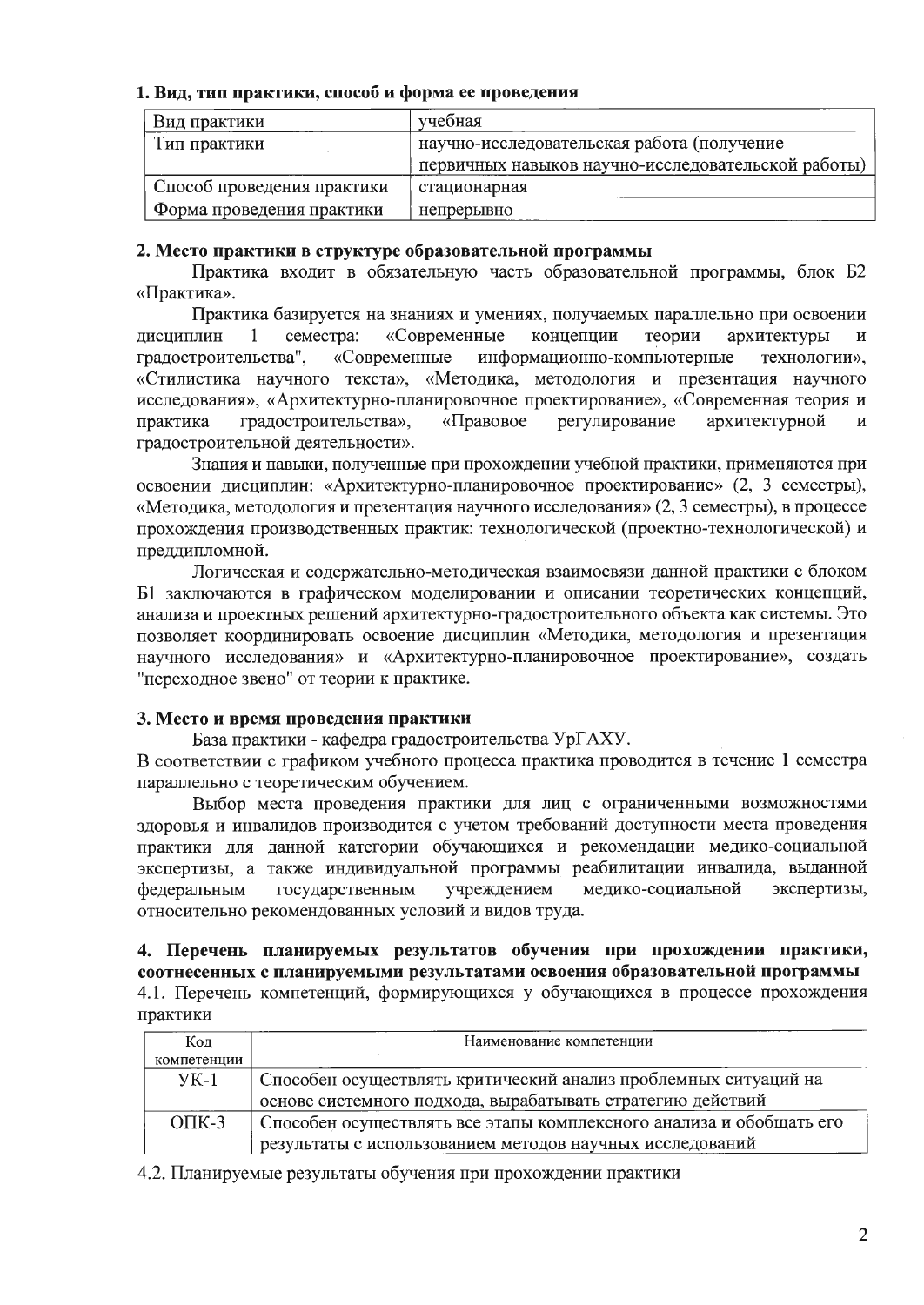В результате прохождения данной практики обучающийся должен приобрести следующие практические навыки и умения.

| Код<br>компетенции | Индикаторы достижения компетенций                                                                                               |  |  |  |  |  |
|--------------------|---------------------------------------------------------------------------------------------------------------------------------|--|--|--|--|--|
| $YK-1$             | умеет:                                                                                                                          |  |  |  |  |  |
|                    |                                                                                                                                 |  |  |  |  |  |
|                    | - проводить комплексные предпроектные исследования.<br>- осуществлять поиск, критический анализ и синтез информации для решения |  |  |  |  |  |
|                    |                                                                                                                                 |  |  |  |  |  |
|                    | поставленных задач, применять системный подход.<br>осуществлять сводный анализ исходных данных, данных заданий на               |  |  |  |  |  |
|                    | проектирование.                                                                                                                 |  |  |  |  |  |
|                    | знает:                                                                                                                          |  |  |  |  |  |
|                    | - основные строительные материалы, изделия, конструкции и их технические,                                                       |  |  |  |  |  |
|                    | технологические, эстетические и эксплуатационные характеристики.                                                                |  |  |  |  |  |
| $O\Pi K-3$         | умеет:                                                                                                                          |  |  |  |  |  |
|                    | - собирать информацию, выявлять проблемы, применять анализ и проводить                                                          |  |  |  |  |  |
|                    | критическую оценку проделанных исследований и их результатов на всех этапах                                                     |  |  |  |  |  |
|                    | проектного и предпроектного процессов проектирования.                                                                           |  |  |  |  |  |
|                    | - проводить натурные обследования и архитектурно-археологические обмеры.                                                        |  |  |  |  |  |
|                    | Осмысливать и формировать архитектурные решения путем<br>интеграции                                                             |  |  |  |  |  |
|                    | фундаментальных и прикладных знаний в сфере                                                                                     |  |  |  |  |  |
|                    | архитектурной деятельности.                                                                                                     |  |  |  |  |  |
|                    | - синтезировать в предлагаемых научных концепциях обобщенный отечественный и                                                    |  |  |  |  |  |
|                    | зарубежный опыт, соотнесенный с реальной ситуацией проектирования, в том числе                                                  |  |  |  |  |  |
|                    | с учетом формирования безбарьерной среды.                                                                                       |  |  |  |  |  |
|                    | знает:                                                                                                                          |  |  |  |  |  |
|                    | - виды и методы проведения комплексных предпроектных исследований,                                                              |  |  |  |  |  |
|                    | выполняемых при архитектурном проектировании, включая историографические,                                                       |  |  |  |  |  |
|                    | архивные, культурологические исследования.                                                                                      |  |  |  |  |  |
|                    | - средства и методы сбора данных об объективных условиях района застройки,                                                      |  |  |  |  |  |
|                    | включая обмеры, фотофиксацию.                                                                                                   |  |  |  |  |  |
|                    | - средства и методы работы с библиографическими и иконографическими                                                             |  |  |  |  |  |
|                    | источниками                                                                                                                     |  |  |  |  |  |

# 5. Трудоемкость практики (объем практики в зачетных единицах и ее продолжительность в академических часах)

Общая трудоемкость учебной практики составляет 9 зачетных единиц, 324 академических часа.

# 6. Содержание практики

|      |                                     | Трудоемкость (в часах) |            | $\varphi$ ормы |                            |
|------|-------------------------------------|------------------------|------------|----------------|----------------------------|
| No   | Содержание практики                 | Всего                  | Контактная | Самост.        | контроля                   |
| n/n  | (виды учебной работы)               |                        | работа     | работа         |                            |
| 1.   | Подготовительный этап               | 9                      |            |                |                            |
| 1.1. | Вводная лекция, инструктаж по       | $\overline{c}$         | 2          |                | Выдача                     |
|      | технике безопасности                |                        |            |                | индивидуального<br>задания |
| 1.2. | Выбор объекта исследования          | 7                      |            |                |                            |
| 2.   | Рабочий этап                        | 297                    |            |                | Отчет о                    |
| 2.1. | Раздел 1. Сбор и обработка исходных | 81                     | 4          | 77             | прохождении                |
|      | материалов.                         |                        |            |                | практики                   |
| 2.2. | Раздел 2. Разработка и описание     | 216                    | 6          | 210            |                            |
|      | теоретических концепций и проектно- |                        |            |                |                            |
|      | творческих моделей.                 |                        |            |                |                            |
| 3.   | Завершающий этап                    | 18                     |            |                | Отчет о                    |
| 3.1. | Подготовка отчета о прохождении     | 18                     |            | 18             | прохождении                |
|      | практики                            |                        |            |                | практики                   |
|      | Итого                               | 324                    | 12         | 312            | Зачет с оценкой            |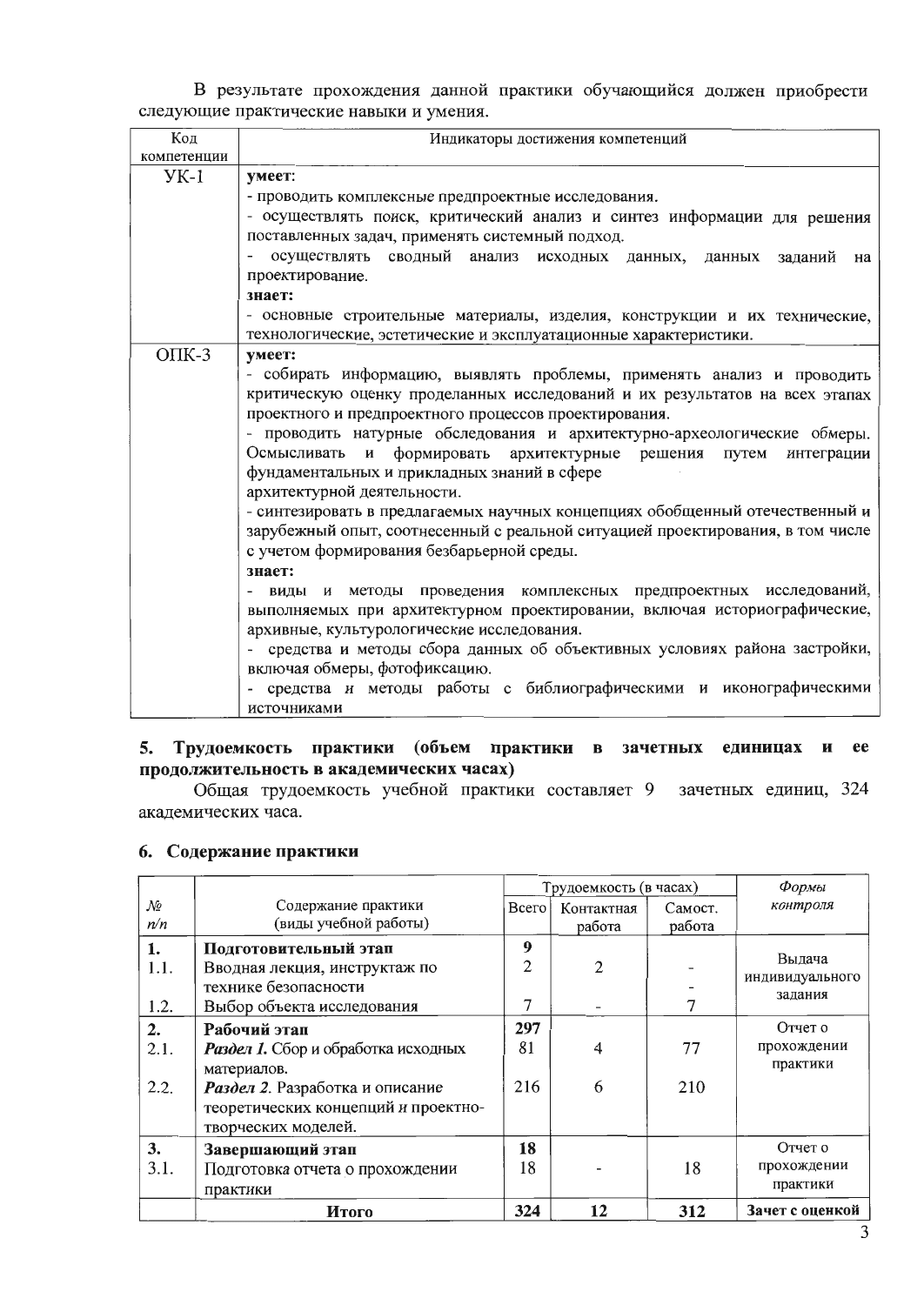# 7. Формы отчетности по практике и форма промежуточной аттестации (по итогам практики)

Аттестация по итогам практики заключается в представлении студентом отчета о прохождении практики, содержащего следующие материалы:

1. Титульный лист (унифицированная форма).

2. Индивидуальное задание на практику.

3. Материалы рабочего этапа:

- теоретическая часть: описание теоретических концепций (объем 5-10 страниц), 2-3 графические модели (формат А4).

- проектно-творческая часть: описание и графические модели (объем 5-10 страниц.

3-5 моделей (формат А4).

4. Заключение.

5. Список использованной литературы.

6. Приложения: дополнительные материалы, обосновывающие теоретические положения и проектные предложения.

Аттестация проводится кафедральной комиссией. Форма зачета: просмотр отчетных материалов. По результатам аттестации обучающемуся выставляется зачёт с оценкой.

Фонд оценочных средств для проведения промежуточной аттестации обучающихся по практике приведен в Приложении 1

# 8. Перечень учебной литературы и ресурсов сети "Интернет", необходимых для проведения практики

#### а) основная литература

1. Колясников В. А. Современная теория и практика градостроительства: Пространственное развитие расселения. Учебник для вузов. Екатеринбург, 2016.

2. Потаев Г.А. Градостроительство: теория и практика. Учебник для вузов, М., 2014.

3. Основы теории градостроительства. Учебник для вузов, М., 2014

#### б) дополнительная литература

1. Положение о составе разделов проектной документации и требования к их содержанию (утв. Постановлением Правительства РФ от 16 февраля 2008 г. № 87).

2. Методические рекомендации по разработке проектов генеральных планов поселений и городских округов. Приказ Минрегионразвития РФ от 26 мая 2011 г. № 244.

3. Градостроительный кодекс РФ. Федеральный закон от 29 декабря 2004 г. № 190-ФЗ.

4. Федеральный закон «О внесении изменений в градостроительный кодекс РФ и отдельные законодательные акты ВФ в части вопросов территориального планирования» от 20.03.2011 № 41-ФЗ.

# в) Интернет-ресурсы

Методика  $\mathbf{M}$ организация научных исследований (MOH<sub>I</sub>) Описание 1. kypca.www.oeaep.ru/moodle/course/info.php?id

2. Методология и методика научного исследования. Реферат на тему: "Методология и методика научного исследования" kpifmm.com.ua/load/55/

revolution.allbest.ru/air/00059849.html -3. Методики научных исследований.

ПОДРАЗДЕЛ: Методика научных исследований.  $T.R$ Рысков, B.A.www.sibran.ru/psb/show\_text.phtml?rus 10915 9

4. Основы научных исследований: 1.5. Виды текущего промежуточного...

URL: http://abc.vvsu.ru/.../osnovy\_nauchn\_issled/page0003.asp -

5. Требования, предъявляемые к методам и методикам научного исследования www.studyroom.ru/metodiki/tematika007/0000299.htm - сохраненный текст - искать на сайте